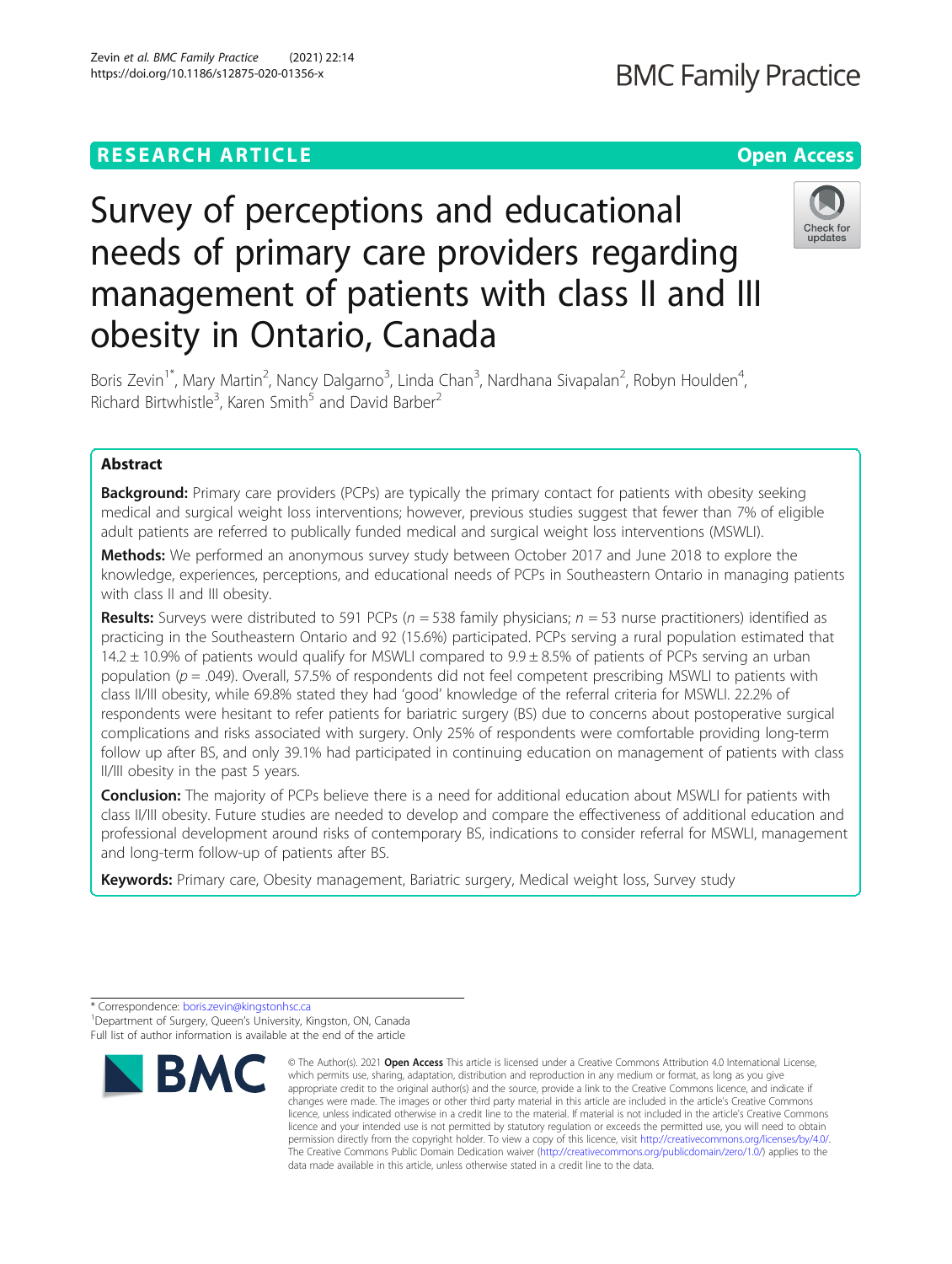#### Background

Obesity is a chronic disease associated with reduced quality of life and comorbidities that contribute to increased health care costs and a significant reduction in life expectancy [[1,](#page-6-0) [2](#page-6-0)]. Sustained weight loss in patients with obesity is associated with prevention, alleviation, and resolution of obesity-related comorbidities [[3\]](#page-6-0). Primary Care Providers (PCPs) are well-positioned to direct timely treatment and management of obesity in their patients as they are the primary contact for patients seeking medical and surgical weight loss interventions (MSWLI). Bariatric surgery (BS) is the only intervention that results in significant and sustained weight-loss, improvement and/or resolution of obesity-related comorbidities in patients with class II and III obesity (Body Mass Index (BMI) 35.0–39.9 kg/m<sup>2</sup> and BMI  $\geq$  40.0 kg/ m<sup>2</sup>, respectively) [\[1](#page-6-0), [4](#page-6-0)–[10\]](#page-6-0); however, PCPs continue to prescribe lifestyle modification as the recommended treatment for these patients [\[11](#page-6-0)]. Unfortunately, fewer than 5% of patients with class II and III obesity are successful in achieving sustained weight reduction with lifestyle modification alone  $[12–15]$  $[12–15]$  $[12–15]$  $[12–15]$  $[12–15]$ . In 2018, an estimated 7.3 million Canadian adults were classified as having class I obesity or greater (BMI  $\geq 30.0$  kg/m<sup>2</sup>), and continued increases have been noted in the prevalence of class II and III obesity from 1.207 million in 2009 to 1.774 million in 2017 [\[16\]](#page-6-0). Millions of Canadians continue to struggle with the obesity-related co-morbidities and social issues associated with obesity.

In Ontario, any individual with Class II obesity and an obesity-related comorbidity, or class III obesity is eligible for referral to a Bariatric Centre of Excellence by their PCP to be assessed for publicly funded MSWLI. However, access to MSWLI interventions in Ontario remains poor with fewer than 7% of all eligible adult patients being referred [\[17](#page-6-0)] and only 1% actually undergoing these potentially life-saving interventions  $[16]$  $[16]$ . As such, there remains a gap between evidence-based care and actual practice of PCPs in the management of patients with class II and III obesity.

This study explores the knowledge, experiences, perceptions, and educational needs of PCPs in Southeastern Ontario in managing patients with class II and III obesity.

#### Methods

A survey methodology was our study design and it was approved by Queen's University and Affiliated Hospitals Health Sciences Research Ethics Board (#6021335).

#### Setting

This study was conducted between October 2017 and June 2018 in the Southeast Local Health Integration Network (SELHIN) in Ontario, Canada. The SELHIN covers approximately  $25,000 \text{ km}^2$  and has a population of 500,000 (3.6% of the Ontario population) [\[18](#page-6-0)]. Twenty-five percent of the population live in an urban centre, while 45% live in rural areas [[18\]](#page-6-0).

#### Participants and recruitment

We obtained a list of all PCPs (family physicians and nurse practitioners) practising in the SELHIN by searching postal codes in a publicly available online database (College of Physicians and Surgeons of Ontario, [https://](https://www.cpso.on.ca/) [www.cpso.on.ca/](https://www.cpso.on.ca/)). Using a Dillman design [\[19](#page-6-0)], an invitation to participate was sent via email where possible, with hard copies faxed and/or mailed to offices where not. Hard copies were also distributed at local continuing professional development (CPD) sessions attended by PCPs. Two reminder emails were sent out, where possible, to improve recruitment. PCPs were eligible to participate if they were currently practicing, could communicate in English and signed the enclosed consent form (hard copy) or indicated consent on the online survey form. Participants also had the option to enter an iPad draw.

#### Survey design

The survey consisted of 25 items organized into six parts: Plans of Care for Patients with class II and III obesity; Experiences with BS; Reservations about BS; Future Treatment of Severe Obesity; CPD and Demographics (Additional file [1](#page-5-0)). It took participants 15 min to complete. Survey items included open-text, Likert scales, and yes/no answers with branching questioning to reduce the number/complexity of responses. Questions were constructed based on a literature review and consensus among researchers. It was pilot-tested with a PCP and member of the research team [DB] through a think aloud [[20,](#page-6-0) [21](#page-6-0)] and then revised [BZ, ND, MM, NS, LC]. The electronic version of the survey was constructed in Qualtrics [\[22](#page-6-0)] [MM], had a completeness check, back button and was piloted by three non-authors with experience in developing online surveys. To comply with ethical standards, participants could choose to skip any questions they wished not to answer.

#### Data collection

Data was collected anonymously via an open online survey, which was available to anyone who had the link. Hard-copy survey responses were entered into the online survey for data analysis.

#### Analysis

Only submitted (completed) online surveys were included in analysis. As participants could choose to skip survey questions, proportions were calculated based on number of non-blank responses received per question.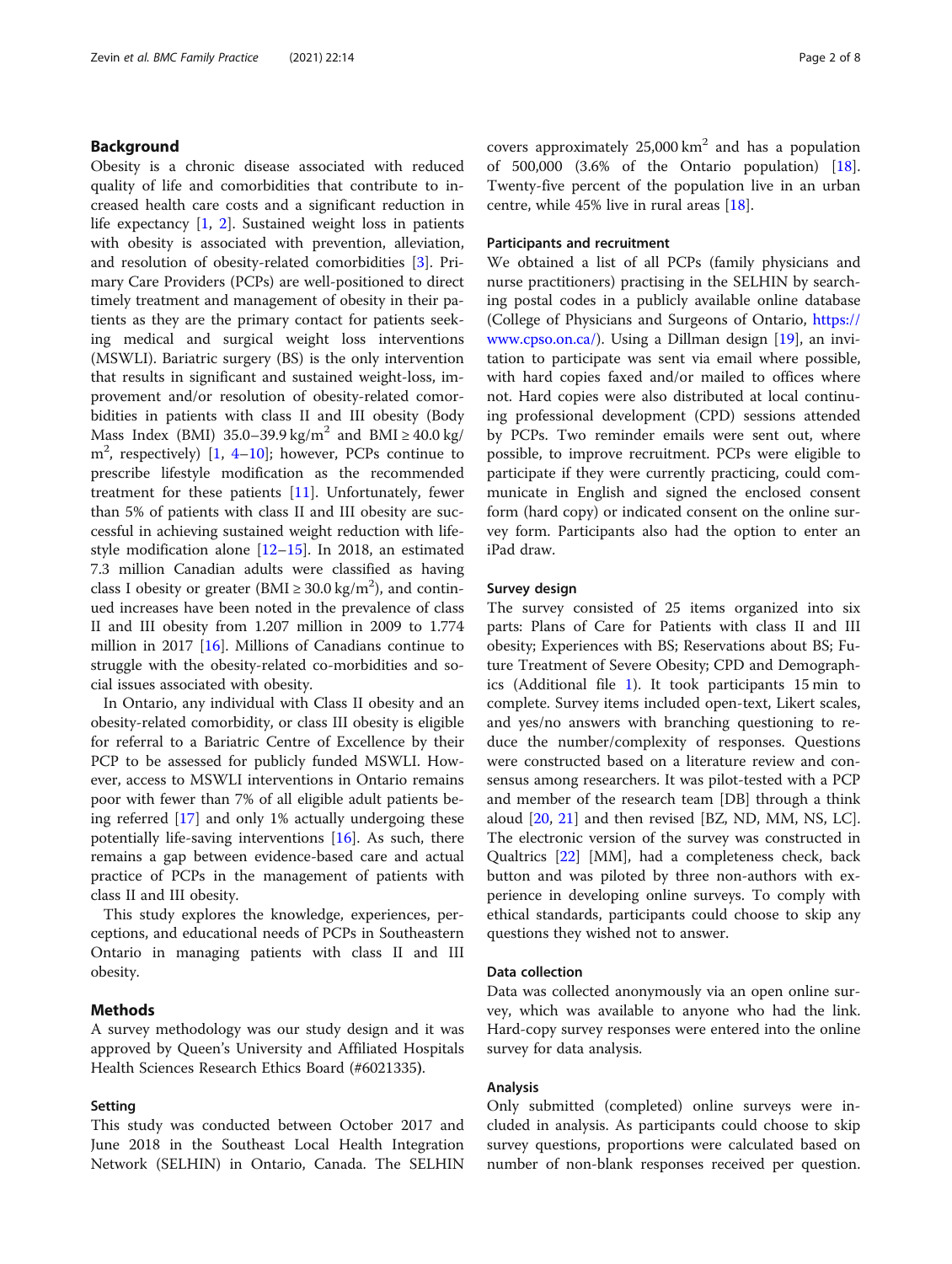Statistical analyses were conducted using SPSS version 24 [\[23](#page-6-0)] through descriptive statistics, and independent sample t-tests used to identify significant compare groups based on demographic variables (2-sided,  $\alpha$  = 0.05). For likert scale questions, responses were dichotomized into agree or disagree groups for comparisons. A Pearson's Correlation Coefficient was used to examine for correlation between demographic variables.

#### Results

Surveys were distributed to 591 PCPs ( $n = 538$  family physicians;  $n = 53$  nurse practitioners). Of these, 92 (15.6%) completed the survey. Survey completion rate (proportion of eligible participants that completed the survey out of all who consented to participate) was 89.3% (92/103). The demographic characteristics are shown in Table 1, including counts for non-responders. Where applicable, values are presented as mean ± standard deviation (SD).

Male participants were significantly older than females (mean age  $54.2 \pm 12.6$  vs.  $44.0 \pm 11.7$  years,  $p < .001$ ), and had been in practice significantly longer  $(25.21 \pm 13.5 \text{ vs.})$  $13.9 \pm 11.7$  years,  $p \le 0.001$ ). PCPs in a noninterprofessional practice (IPP) were significantly older than those in an IPP  $(53.9 \pm 13.1 \text{ vs. } 45.0 \pm 12.1 \text{ years})$  $p = .004$ ). Similarly, those in a non-IPP had been in practice significantly longer compared to those in an IPP  $(23.6 \pm 13.6 \text{ vs. } 15.5 \pm 12.7 \text{ years}, p = .012).$ 

#### Plans of Care for Patients with class II and III obesity

Surveyed PCPs estimated that  $11.6 \pm 9.8\%$  of patients in their practice would qualify for MSWLI. PCPs serving a rural population estimated that  $14.2 \pm 10.9\%$  of their patients would qualify for MSWLI, which was significantly higher than PCPs serving an urban population  $(9.9 \pm 1)$ 8.5%,  $p = .049$ ). Overall, 53.3% (49/92) of PCPs were not aware of contemporary international guidelines that recommend considerations of BS for patients with class II/ III obesity and type 2 diabetes for BS. Overall, 57.5% of respondents (50/87) did not feel competent prescribing medical weight loss interventions to their patients with class II and III obesity, and 87.1% (74/85) disagreed that they are usually successful in helping patients with class II and III obesity lose weight without BS.

#### Referrals for bariatric surgery

Overall, 69.8% (50/86) of respondents agreed they had 'good' knowledge of referral criteria for BS. Males (19/ 30, 63.3%) were significantly more likely to agree that they are aware of the guidelines for BS referral compared to women  $(21/57, 36.8%) (p = .018)$ . Overall 95.4%  $(82/$ 86) of PCPs have referred patients for BS, however, 60.9% (53/87) reported that they had referred 10% or fewer of their patients who would qualify for BS. Figure [1](#page-3-0)

#### Table 1 Demographics of Survey Respondents

| Characteristic                              | No. of respondents (%) |
|---------------------------------------------|------------------------|
| Profession                                  |                        |
| Family Physician                            | 84 (91.3)              |
| Nurse Practitioner                          | 6(6.5)                 |
| No answer/prefer not to answer <sup>a</sup> | 2(2.2)                 |
| Gender                                      |                        |
| Male                                        | 30 (32.6)              |
| Female                                      | 57 (62.0)              |
| No answer/prefer not to answer              | 5(5.4)                 |
| <b>Years in Practice</b>                    |                        |
| $0 - 10$                                    | 36 (39.1)              |
| $11 - 20$                                   | 12 (13.0)              |
| $21 - 30$                                   | 21(22.8)               |
| $31+$                                       | 17 (18.5)              |
| No answer/prefer not to answer              | 6(6.5)                 |
| Mean $(\pm$ SD)                             | 17.7 $(\pm 13.4)$      |
| <b>Practice Types</b>                       |                        |
| Solo Practice                               | 3(3.3)                 |
| Group Practice <sup>b</sup>                 | 31 (33.7)              |
| Family Health Team                          | 35 (38.0)              |
| Other                                       | 17(18.5)               |
| No answer/prefer not to answer              | 6(6.5)                 |
| <b>Interprofessional Practice</b>           |                        |
| Yes                                         | 63 (68.5)              |
| No                                          | 24 (26.1)              |
| No answer/prefer not to answer              | 5(5.4)                 |
| <b>Population Served</b>                    |                        |
| Urban                                       | 51 (55.4)              |
| Rural                                       | 34 (37.0)              |
| No answer/prefer not to answer              | 7(7.6)                 |

<sup>a</sup>Demographic questions were optional in the survey to preserve anonymity **b**Not including Family Health Team

Columns may not add up to 100% due to rounding

summarizes the most frequently cited reasons for referral for BS.

When asked about reasons for BS referral, 37.9% (33/ 87) of PCPs agreed that patients initiated conversations about BS as a potential treatment for their obesity, whereas 44.8% (39/87) agreed that they most often brought it up. PCPs in practice for 0–10 years (8/27, 29.6%) were significantly less likely to initiate discussions about referral for BS than PCPs practicing for 11–20 (7/ 7, 100%,  $p = .002$ ), 21–30 (14/20, 70%,  $p = .016$ ), and 31+ years (10/13, 76.9%,  $p = 0.013$ ). Additionally, there was a significant weak positive correlation between age of the PCP and likelihood of initiating discussion about referral for BS ( $r = 0.363$ .  $p = .003$ ). 61.2% (52/85) of respondents agreed that patients with obesity often seek consultation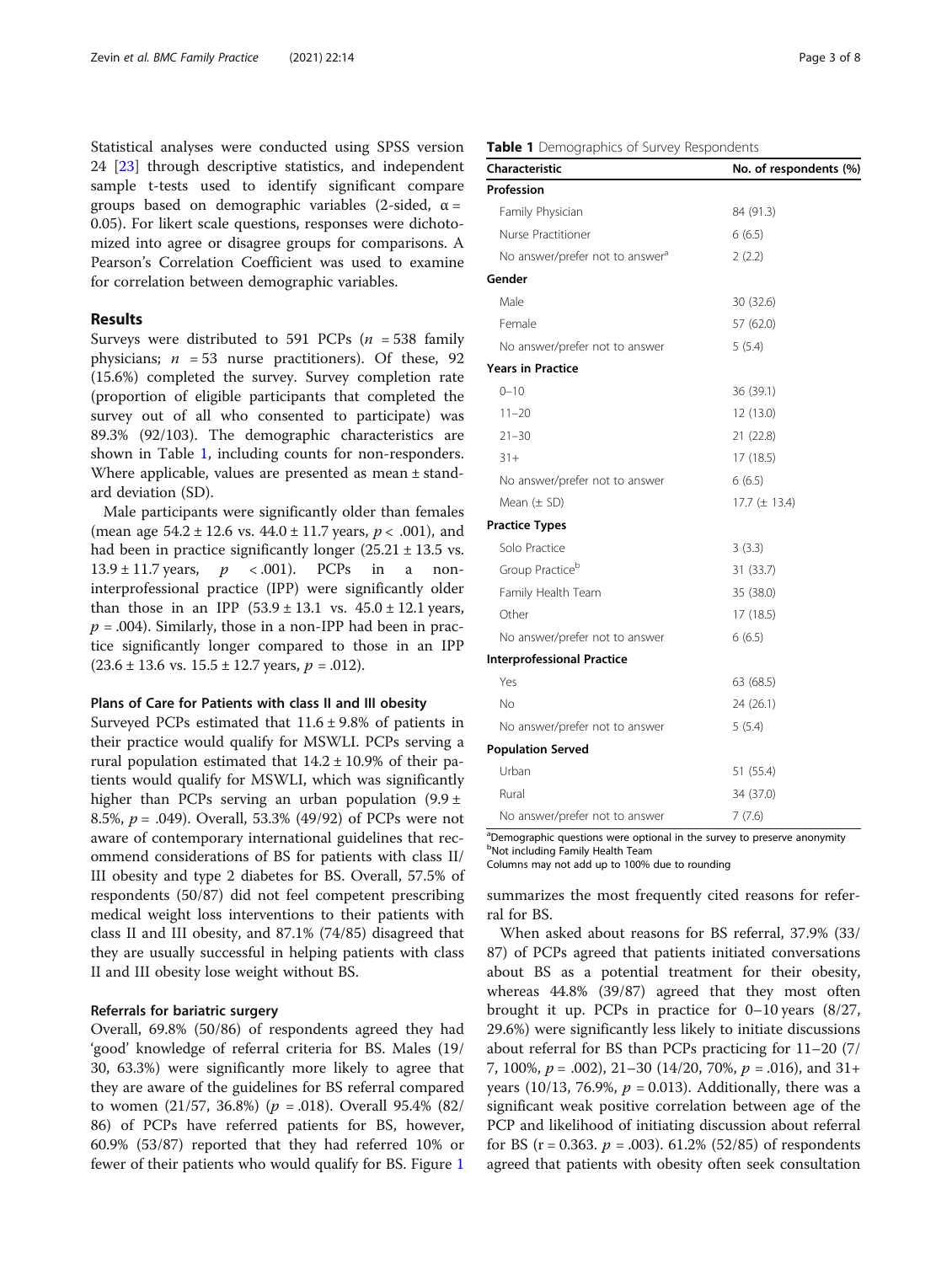<span id="page-3-0"></span>

with them for the purpose of receiving information about BS.

#### Reservations about bariatric surgery

Overall, 22.2% (19/85) of study participants agreed that they are hesitant to refer patients for BS, with the two most common reasons being concerns about postoperative surgical complications and risks associated with surgery. Figure 2 identifies the specific reservations of PCPs about referring their patients for BS.

PCPs serving an urban population were significantly more likely to report that they had reservations about referring their patients for BS due to the lack of long-term data on the effects of surgery on obesity-related comorbidities as compared to those serving a rural population (39.4% (13/33) vs. 11.5% (3/26),  $p = .012$ ). Female PCPs were significantly more likely to report that they had reservations about referring for BS due to past negative experiences as compared to male PCPs (22.7% (10/44) vs. 6.7%  $(1/15)$ ,  $p = .037$ ).

#### Perceptions of follow-up after bariatric surgery

Nearly every PCP surveyed (97.7%, 84/86) agreed that long-term follow-up is required after BS; 37.9% (32/87) felt that follow up should be the responsibility of the bariatric surgeon, 25.0% (21/84) were comfortable providing long-term follow up themselves, and 25.6% (21/ 82) reported having resources necessary to provide good-quality long-term follow-up after BS. Only 18.4% (16/87) of PCPs felt competent in addressing medical complications that may arise after BS.

#### Future treatment of class II and III obesity

Participants were asked to rate their level of agreement with the importance of three different approaches to future treatments for patients with class II and III obesity. Overall, 58.8% of PCPs (50/85) agreed that the future treatments must be based primarily on lifestyle intervention and behavioural modification; 43.4% (36/83) believed that it should be based primarily on BS with behavioural and dietary modifications; and 34.5% (29/84) believed it should be based on medical management

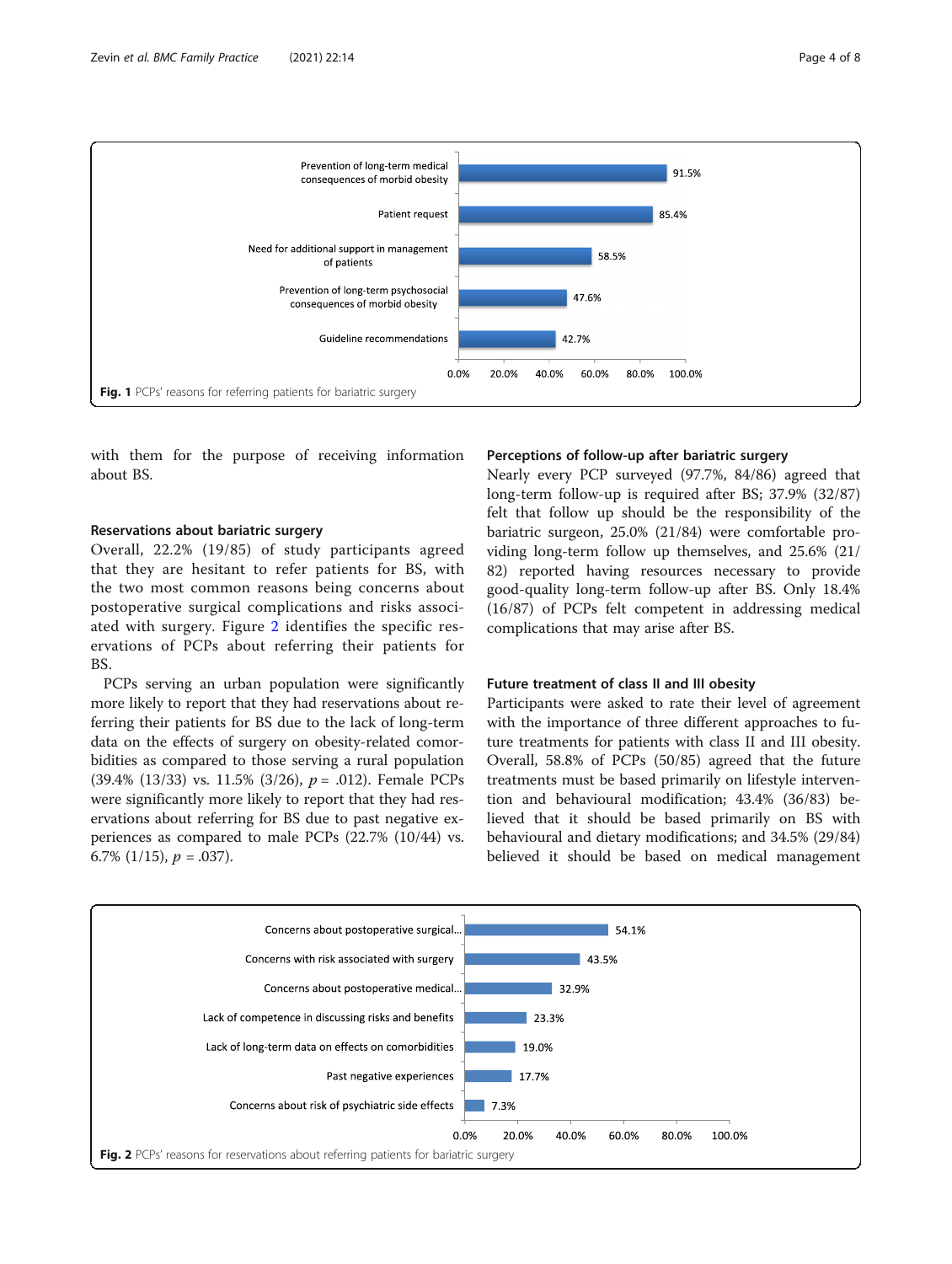with dietary restriction. Several differences between groups are summarized in Table 2.

#### CPD in management of patients with class II and III obesity

Only 39.1% (34/87) of PCPs had participated in education on management of patients with class II and III obesity in the past 5 years. Overwhelmingly, 88.5% (77/ 87) of PCPs believed there is a need for education on this topic, with PCPs in their first 10 years of practice significantly more likely to agree compared to those who have been in practice for  $11-20$  years ( $p = 0.033$ ). Overall, 79.3% (69/87) believed that it is very important to be knowledgeable about medical treatment options for obesity; with PCPs serving a rural population significantly more likely to rate this importance higher compared to those serving an urban population ( $p = 0.013$ ). Finally, 63.2% (55/87) believed that it is very important to be knowledgeable about BS for patients with class II and III obesity.

#### Interpretation

In this study, we explored the knowledge, experiences, perceptions, and educational needs of PCPs in Southeastern Ontario in managing patients with class II and III obesity. PCPs acknowledged that over 10% of patients in their practice had class II and III obesity and most PCPs agreed that these patients are not likely to succeed in achieving durable weight loss without BS. PCPs in rural locations perceived to have a greater proportion of patients with class II and III obesity as compared to urban locations. These perceptions are in agreement with reported 17.2% of patients with class II and III obesity in primary care in Southeastern Ontario [\[17](#page-6-0)]. The perceptions of greater proportion of patients with obesity in rural setting is also in agreement with global findings [\[24](#page-6-0)].

Despite an accurate perception of the proportion of patients with class II and III obesity in their practice and the knowledge that BS can prevent long-term medical complications of obesity, more than 60% of PCPs reported referring fewer than 10% of eligible patients for BS. Most PCPs reported initiating the referral for BS following a direct request from a patient, and fewer than half of all PCPs

reported being the one initiating conversations about BS with patients. These findings are in agreement with a 2014 Ontario survey [\[25](#page-6-0)], which reported that over 70% of physicians have referred no more than 5% of their patients with class II/III obesity for BS. Plausible explanations for the low referral rate include lack of knowledge by PCPs about risks and benefits of contemporary BS, and the role that BS can play in helping patients with obesity improve their quality of life [[26\]](#page-6-0).

In our study, more than one third of all PCPs were hesitant to refer patients for BS due to concerns about complications and risks associated with surgery, and medical complications after surgery. In a recent qualitative study of PCPs in Southeastern Ontario, we identified that most PCPs viewed BS as high-risk, with significant short- and long-term post-operative complications [\[26](#page-6-0)]. PCPs also viewed BS as a last resort after unsuccessful attempts at all other weight loss interventions [\[26](#page-6-0)]. Other studies have highlighted similar concerns of PCPs about associated risks of BS  $[27-30]$  $[27-30]$  $[27-30]$  $[27-30]$ . These perceptions are in contradiction with data regarding safety of contemporary BS with an overall complication rate of 11.7% and mortality of 0.16% [[31\]](#page-6-0). In comparison, mortality rate for a cholecystectomy in is nine times higher at 1.36% [\[32](#page-6-0)]. This gap in knowledge regarding safety of contemporary BS may contribute to the hesitancy of PCPs to refer their patients, however it can be addressed via ongoing professional development activities.

We identified that PCPs in their first 10 years of practice were significantly less likely to bring up BS with their patients compared to PCPs in all other age groups. We also found a significant positive correlation between age of PCP and likelihood of bringing up BS. This is a surprising finding as BS had been available and covered by a provincial health insurance plan in Ontario for 10 years at the time of this study [\[33\]](#page-6-0). Our results do not provide an explanation for this finding; however, similar results have been observed in other studies [[25,](#page-6-0) [34](#page-6-0)]. PCPs who have been in practice fewer than 10 years may not have been in practice long enough to appreciate the long-term benefits of BS. This finding suggests that greater emphasis should be placed on management of patients with obesity in undergraduate and postgraduate

Table 2 Differences among respondents about future treatments of patients with class II and III obesity

| Future treatment of patients class II and III obesity<br>must be primary based on: | % of PCPs who Agree | Category of PCPs more likely to agree                  | <i>p</i> -value |
|------------------------------------------------------------------------------------|---------------------|--------------------------------------------------------|-----------------|
| Lifestyle intervention and behavioural modification                                | 58.8% (50/85)       | Interprofessional (vs. non-interprofessional) practice | .05             |
|                                                                                    |                     | Years in practice $11-20$ (vs. $31+$ )                 | .028            |
| Medical management and dietary restriction                                         | 34.5% (29/84)       | Interprofessional (vs. non-interprofessional) practice | .043            |
|                                                                                    |                     | Years in practice $0-10$ (vs. $31+$ )                  | .049            |
| Bariatric surgery with behavioural and dietary modifications                       | 43.4% (36/83)       |                                                        |                 |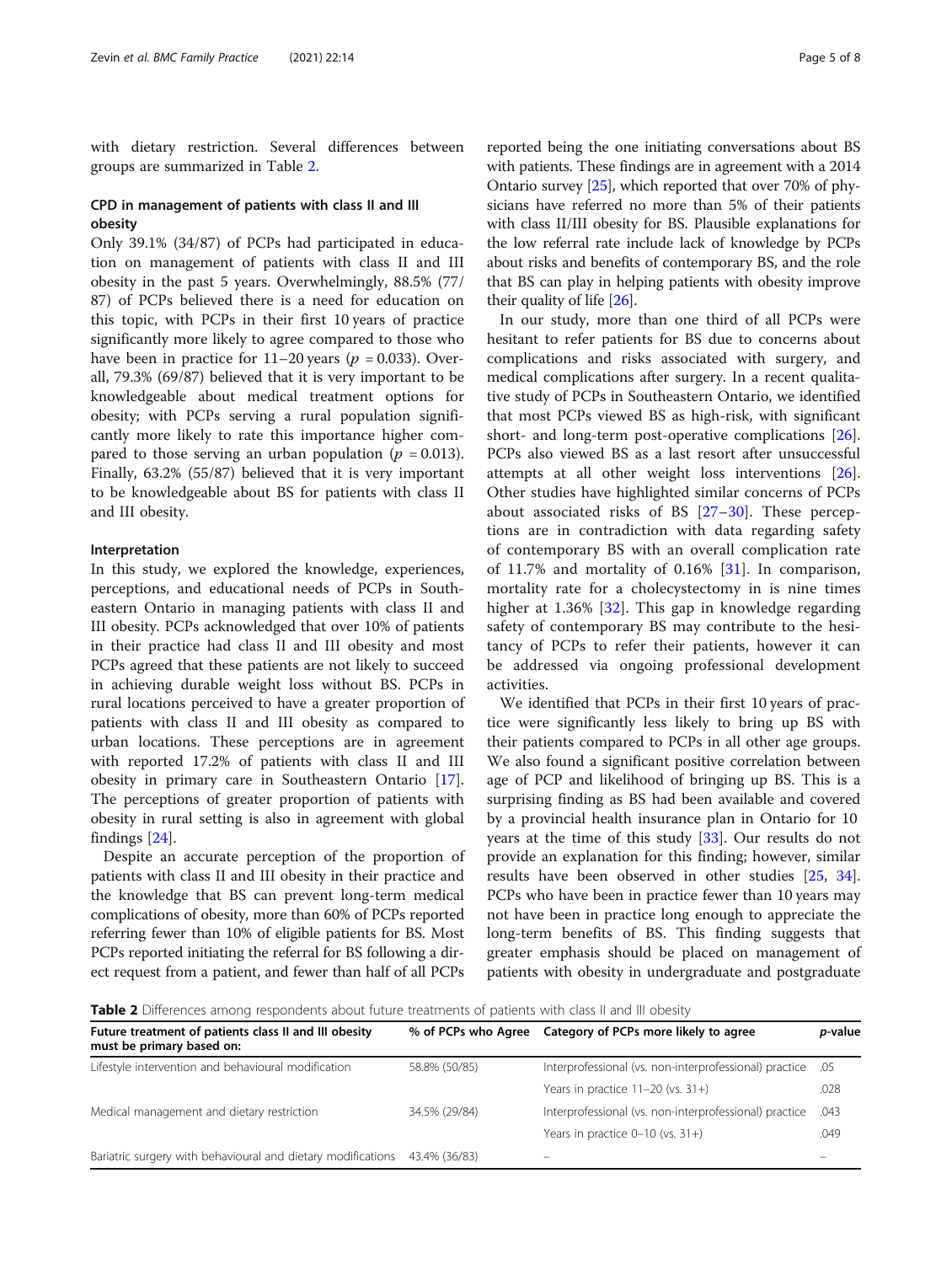<span id="page-5-0"></span>medical education programs for PCPs in order to better prepare trainees for transition to independent practice.

We identified that one in two PCPs were not aware of contemporary guidelines that recommend considerations of BS for patients with class II/III obesity and type 2 diabetes [\[35](#page-6-0), [36\]](#page-6-0), and that one in two PCPs did not feel competent prescribing weight management programs to their patients. Moreover, we also identified a lack of knowledge in PCPs regarding follow-up and care for patients post BS. Our findings are consistent with other literature [[25](#page-6-0), [37](#page-6-0), [38\]](#page-6-0) in that that few PCPs report having the knowledge they need to feel comfortable providing quality aftercare for their patients following BS. These findings are concerning given the potential cost-savings to the health care system by recommending BS to patients with type 2 diabetes and class II/III obesity. Studies from the United States [[39\]](#page-6-0) and Europe [\[40,](#page-6-0) [41](#page-7-0)] demonstrate that BS may lead to cost savings to the health care system.

We identified that fewer than half of PCPs in our study region had participated in continuing education on the management of patients with obesity in the past 5 years. The majority of PCPs, however, do believe there is a need for more education about both medical and surgical weight-loss options for patients with class II/III obesity. This was especially true for PCPs in their first 10 years of practice and those in rural locations. However, the most effective pedagogical approach to deliver this professional development is not clear. Lectures and symposia have been shown to have a positive impact on physician knowledge; however, interactive CPD activities that encourage reflection on practice, provide opportunities to practice skills, involve multiple exposures, and are focused on outcomes appear to be the most effective at improving practice and patient health outcomes [\[42](#page-7-0), [43\]](#page-7-0). Future research should focus on optimizing and evaluating the delivery of CPD activities focused on management of patients with obesity.

We must emphasize that PCPs knowledge, experiences, and perceptions about managing patients with class II/III obesity are a few of the many barriers that patients with obesity face in gaining access to treatments for their chronic disease. Other barriers include insurance policies and funding issues. Many patients are unable to afford the \$253.00 per week out-of-pocket cost for the meal replacement required to take part in medical weight loss programs, while Health-Canada approved anti-obesity medications are not covered by any of the provincial/territorial public drug benefit programs [[16\]](#page-6-0). These barriers are system-related, and out of the control of PCPs. Nonetheless, PCPs should be aware of these barriers when managing and helping eligible patients access MSWLI options.

#### Study limitations

Though we incentivised participation through offering a draw for an iPad, we observed a relatively low response rate, which was a limitation in this study. As such, this may have led to selection bias, as only those interested in the topic may have been recruited. Furthermore, only 6.5% of participants self-identified as nurse practitioners, further limiting generalizability of our results to the nurse practitioner group. Additionally, the results of the survey used in this study have not been previously validated. Our results are also subject to recall bias, and bias associated with self-reported responses. Additionally, due to the anonymous nature of the study, we did not collect IP addresses and therefore participants may have completed more than one entry. Lastly, our study was conducted in one region of Ontario, which limits generalizability to other contexts.

#### Conclusions

We identified a clear need and desire of PCPs for additional education and professional development around risks of contemporary BS, indications to consider referral for MSWLI, management and long-term follow-up of patients after BS. This lack of knowledge regarding BS is likely contributing to the low referral rates for surgery in patients who could benefit greatly from this intervention. Future work should focus on developing and comparing the effectiveness of CPD interventions, especially for PCPs in their first 10 years of practice and those practicing in rural locations.

#### Supplementary Information

The online version contains supplementary material available at [https://doi.](https://doi.org/10.1186/s12875-020-01356-x) [org/10.1186/s12875-020-01356-x](https://doi.org/10.1186/s12875-020-01356-x).

#### Additional file 1.

#### Abbreviations

BMI: Body mass index; BS: Bariatric surgery; CPD: Continuing professional development; IPP: Inter-professional practice; MSWLI: Medical and surgical weight loss interventions; PCP: Primary care provider; SD: Standard deviation; SELHIN: Southeast local health integration network

#### Acknowledgments

Not Applicable.

#### Authors' contributions

BZ, MM, and ND were involved the study design, creation of data collection tools, collection of data, data analysis, interpretation of results and preparation of the manuscript. RH, RB, KS and DB were involved the study design, creation of data collection tools and preparation of the manuscript. LC and NS were involved in the creation of data collection tools and preparation of manuscript. All authors read and approved the final manuscript.

#### Funding

This research was funded by Medtronic. Medtronic had no role in the study's design, conduct or reporting.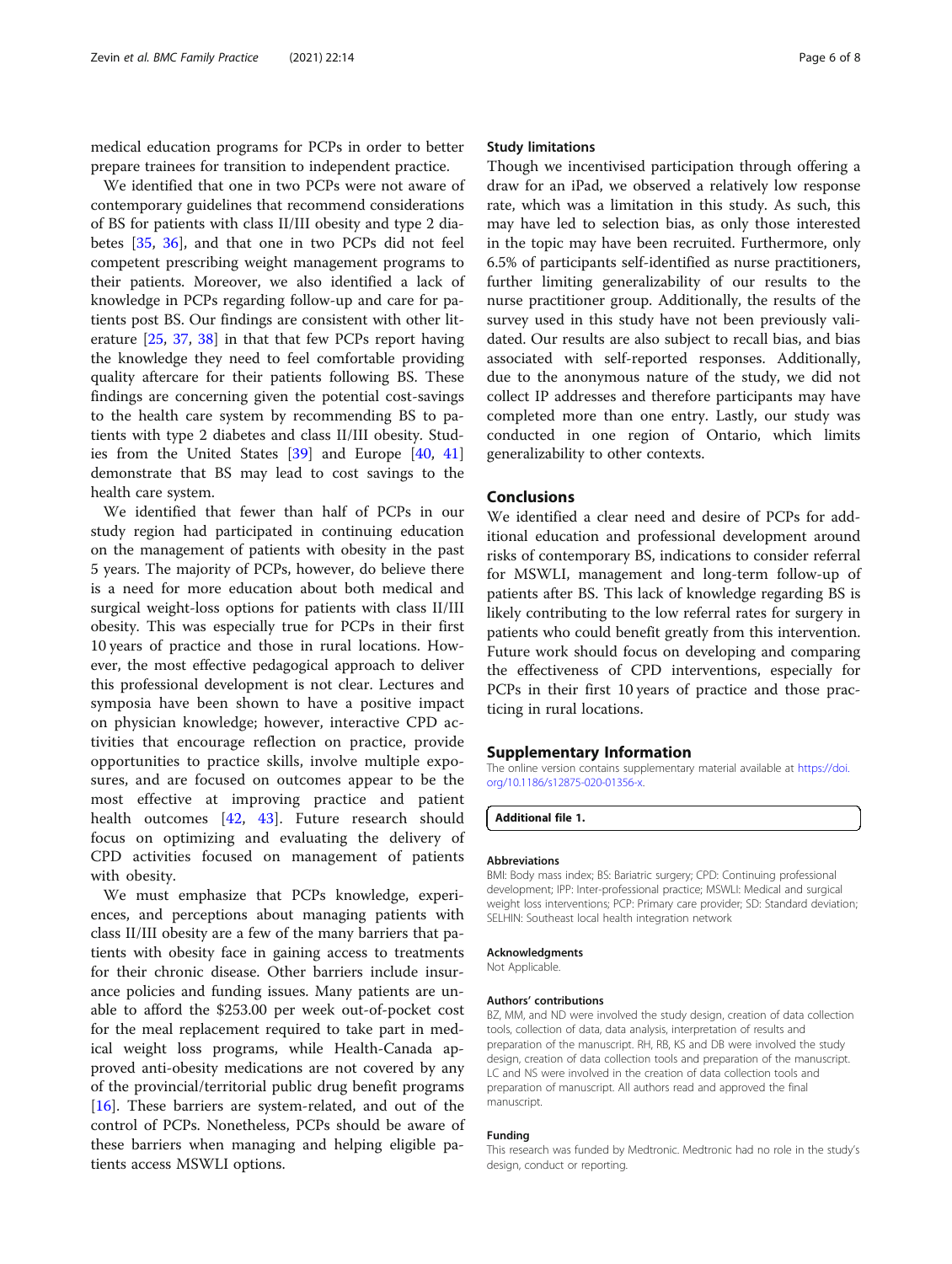#### <span id="page-6-0"></span>Availability of data and materials

Raw data may be obtained from the corresponding author, Dr. Boris Zevin, upon request.

#### Ethics approval and consent to participate

Ethics approval was obtained from the Queen's University and Affiliated Teaching Hospitals Research Ethics Board (file no. 6021335). Written informed consent was obtained from all participants.

#### Consent for publication

Not Applicable.

#### Competing interests

All of the authors report a grant from Medtronic during the conduct of the study. Boris Zevin also holds an educational grant from Ethicon.

#### Author details

<sup>1</sup> Department of Surgery, Queen's University, Kingston, ON, Canada.<br><sup>2</sup> Department of Eamily Medicine, Queen's University, Kingston, ON. <sup>2</sup>Department of Family Medicine, Queen's University, Kingston, ON, Canada. <sup>3</sup>Office of Professional Development and Educational Scholarship, Queen's University, Kingston, ON, Canada. <sup>4</sup>Department of Medicine, Queen's University, Kingston, ON, Canada. <sup>5</sup>Department of Physical Medicine and Rehabilitation, Queen's University, Kingston, ON, Canada.

#### Received: 30 July 2020 Accepted: 16 December 2020 Published online: 09 January 2021

#### References

- 1. Bennett M. & Rhodes. Surgery for morbid obesity. Postgrad Med J. 2007; 83(975):8–15.
- 2. Mauro M, Taylor V, Wharton S, Sharma AM. Barriers to obesity treatment. Eur J Intern Med. 2008;19:173–80.
- 3. Dhabuwala A, Canna RJ, Stubbs RS. Improvement in co-morbidities following weight loss from gastric bpass surgery. Obes Surg. 2000;10:428– 35.
- 4. Torgerson JS, Sjöström L. The Swedish obesity subjects- rationale and results. Int J Obes. 2001;25(Suppl 1):S2–4.
- 5. Buchwald H, Avidor Y, Braunwald E, Jensen MD, Pories W, Fahrbach K, et al. Bariatric surgery: a systematic review and meta-analysis. JAMA. 2004;292(14): 1724–37.
- 6. O'Brien PE, MacDonald L, Anderson M, et al. Long-term outcomes after bariatric surgery: fifteen- year follow-up of adjustable gastric banding and a systematic review of the bariatric surgical literature. Ann Surg. 2013;257(1): 87–94.
- 7. Chopra A, Chao E, Etkin Y, et al. Laparoscopic sleeve gastrectomy for obesity: can it be considered a definitive procedure? Surg Endosc. 2012, Mar:26(3):831-7
- 8. Beaulac J, Sandre D. Critical review of bariatric surgery, medically supervised diets, and behavioural interventions for weight management in adults. Perspect Public Health. 2017;137(3):162–72.
- 9. Swedish Obese Subjects Study Scientific Group, Sjöström L, Lindroos AK, Peltonen M, et al. Lifestyle, diabetes, and cardiovascular risk factors 10 years after bariatric surgery. N Engl J Med. 2004;351(26):2683–93.
- 10. Bradley D, Conte C, Mittendorfer B, et al. Gastric bypass and banding equally improve insulin sensitivity and β cell function. J Clin Invest. 2012; 122(12):4667–74.
- 11. Falvo AM, Philp FH, Eid GM. Primary care provider management of patients with obesity at an integrated health network: a survey of practices, views, and knowledge. Surg Obes Relat Dis. 2018;14(8):1149–54.
- 12. Loveman E, Frampton GK, Shepherd J, et al. The clinical effectiveness and cost-effectiveness of long-term weight management schemes for adults: a systematic review. Health Technol Assess. 2011;15(2):1–182.
- 13. Wing RR, Phelan S. Long-term weight loss maintenance. Am J Clin Nutr. 2005;82(1 Suppl):222S–5S.
- 14. Wu T, Gao X, Chen M, van Dam RM. Long-term effectiveness of diet-plusexercise interventions vs. diet-only interventions for weight loss: a metaanalysis. Obes Rev. 2009;10(3):313–23.
- 15. Anderson JW, Konz EC, Frederich RC, Wood CL. Long-term weight-loss maintenance: a meta-analysis of US studies. Am J Clin Nutr. 2001;74(5):579– 84.
- 16. Obesity Canada-Obésité Canada. Report card on access to obesity treatment for adults in Canada 2019. Edmonton: Obesity Canada-Obésité Canad; 2019.
- 17. Barber D, Morkem R, Dalgarno N, Houlden R, Smith K, Anvari M, Zevin B. A retrospective cohort study examining patients eligible for bariatric surgery and those being referred in south eastern Ontario. Can Fam Physician. 2021. (In press).
- 18. Southeast LHIN. Integrated health service plan 2016–2019: Appendix: B. regional capacity analysis and projections (ReCAP). Ottawa: Queen's Printer for Ontario; 2019. Retrieved from: [www.southeastlhin.on.ca/~/media/sites/](https://www.southeastlhin.on.ca/~/media/sites/se/UploadedFiles/IHSP/IHSP4%202016-2019/IHSP4%20ReCAPAppendix%20B.pdf?la=en) [se/UploadedFiles/IHSP/IHSP4%202016-2019/IHSP4%20ReCAPAppendix%20B.](https://www.southeastlhin.on.ca/~/media/sites/se/UploadedFiles/IHSP/IHSP4%202016-2019/IHSP4%20ReCAPAppendix%20B.pdf?la=en) [pdf?la=en](https://www.southeastlhin.on.ca/~/media/sites/se/UploadedFiles/IHSP/IHSP4%202016-2019/IHSP4%20ReCAPAppendix%20B.pdf?la=en). Accessed 5 Mar 2019.
- 19. Dillman DA, Smyth JD, Christian LM. Internet, phone, mail, and mixed-mode surveys: the tailored design method. Hoboken: Wiley; 2014.
- 20. Ericsson KA, Simon HA. Verbal reports as data. Psychol Rev. 1980;87(3):215.
- 21. Afflerbach P. Verbal reports and protocol analysis. Handb Read Res. 2000;3: 163–79.
- 22. Qualtrics. Copyright © 2018, Provo, UT, USA. <https://www.qualtrics.com>.
- 23. IBM Corp. Released 2016. IBM SPSS statistics for windows, version 24.0. Armonk, NY: IBM Corp.
- 24. Costa, M. F. F. L., Peixoto, S. W. V., & NCD risk factor collaboration. (2019). Rising rural body-mass index is the main driver of the global obesity epidemic in adults.
- 25. Auspitz M, Cleghorn MC, Azin A, Sockalingam S, Quereshy FA, Okrainec A, et al. Knowledge and perception of bariatric surgery among primary care physicians: a survey of family doctors in Ontario. Obes Surg. 2016;26:2022–8.
- 26. Zevin B, Dalgarno N, Martin M, Grady C, Matusinec J, Houlden R, Birtwhistle R, Smith K, Morkem R, Barber D. Barriers to accessing weight-loss interventions for patients with class II or III obesity in primary care: a qualitative study. CMAJ Open. 2019;7(4):E738.
- 27. Perlman SE, Reinhold RB, Nadzam GS. How do family practitioners perceive surgery for the morbidly obese?. Surg Obes Relat Dis. 2007;3(4):428–33.
- 28. Stolberg CR, Hepp N, Juhl AJ, Deepti BC, Juhl CB. Primary care physician decision making regarding referral for bariatric surgery: a national survey. Surg Obes Relat Dis. 2017;13(5):807–13.
- 29. Avidor, Y, Still, C.D., Brunner, M, et al. Primary care and subspecialty management of morbid obesity: referral patterns for bariatric surgery. Surg Obes Relat Dis 2007; (3) 392–407.
- 30. Ferrante JM, Piasecki AK, Ohman-Strickland PA, Crabtree BF. Family physicians' practices and attitudes regarding care of extremely obese patients. Obesity (Silver Spring). 2009, Sep;17(9):1710–6.
- 31. Saleh F, Doumouras AG, Gmora S, Anvari M, Hong D. Outcomes the Ontario bariatric network: a cohort study. CMAJ Open. 2016;4(3):E383.
- 32. De Mestral C, Rotstein OD, Laupacis A, Hoch JS, Zagorski B, Alali AS, Nathens AB. Comparative operative outcomes of early and delayed cholecystectomy for acute cholecystitis: a population-based propensity score analysis. Ann Surg. 2014 Jan 1;259(1):10–5.
- 33. Ontario Ministry of Health and Long Term Care. Ontario Improves Access To Bariatric Surgery: McGuinty Government Moving Forward on Diabetes Strategy [internet].2003. [cited April 15 2020]. Available from: [https://news.ontario.ca/](https://news.ontario.ca/mohltc/en/2009/02/ontario-improves-access-to-bariatric-surgery.html) [mohltc/en/2009/02/ontario-improves-access-to-bariatric-surgery.html.](https://news.ontario.ca/mohltc/en/2009/02/ontario-improves-access-to-bariatric-surgery.html)
- 34. McGlone ER, Wingfield LR, Munasinghe A, Batterham RL, Reddy M, Khan OA. A pilot study of primary care physicians' attitude to weight loss surgery in England: are the young more prejudiced? Surg Obes Relat Dis. 2018;14(3): 376–80.
- 35. Rubino F, Nathan DM, Eckel RH, Schauer PR, Alberti KG, Zimmet PZ, Del Prato S, Ji L, Sadikot SM, Herman WH, Amiel SA. Metabolic surgery in the treatment algorithm for type 2 diabetes: a joint statement by international diabetes organizations. Surg Obes Relat Dis. 2016 Jul 1;12(6):1144–62.
- 36. Wharton S, Pedersen SD, Lau DC, Sharma AM. Weight management in diabetes. Can J Diabetes. 2018;42:S124–9.
- 37. Balduf LM, Farrell TM. Attitudes, beliefs and referral patterns of PCPs to bariatric surgeons. J Surg Res. 2008;144:49–58.
- 38. Tork S, Meister KM, Uebele AL. Factors influencing primary care physicians' referral for Bariatric Surgery. JSLS. 2015;19:3.
- 39. Warren JA, Ewing JA, Hale AL, Blackhurst DW, Bour ES, Scott JD. Costeffectiveness of bariatric surgery: increasing the economic viability of the most effective treatment for type II diabetes mellitus. Am Surg. 2015;81(8): 807–11.
- 40. Borisenko O, Adam D, Funch-Jensen P, Ahmed AR, Zhang R, Colpan Z, Hedenbro J. Bariatric surgery can lead to net cost savings to health care